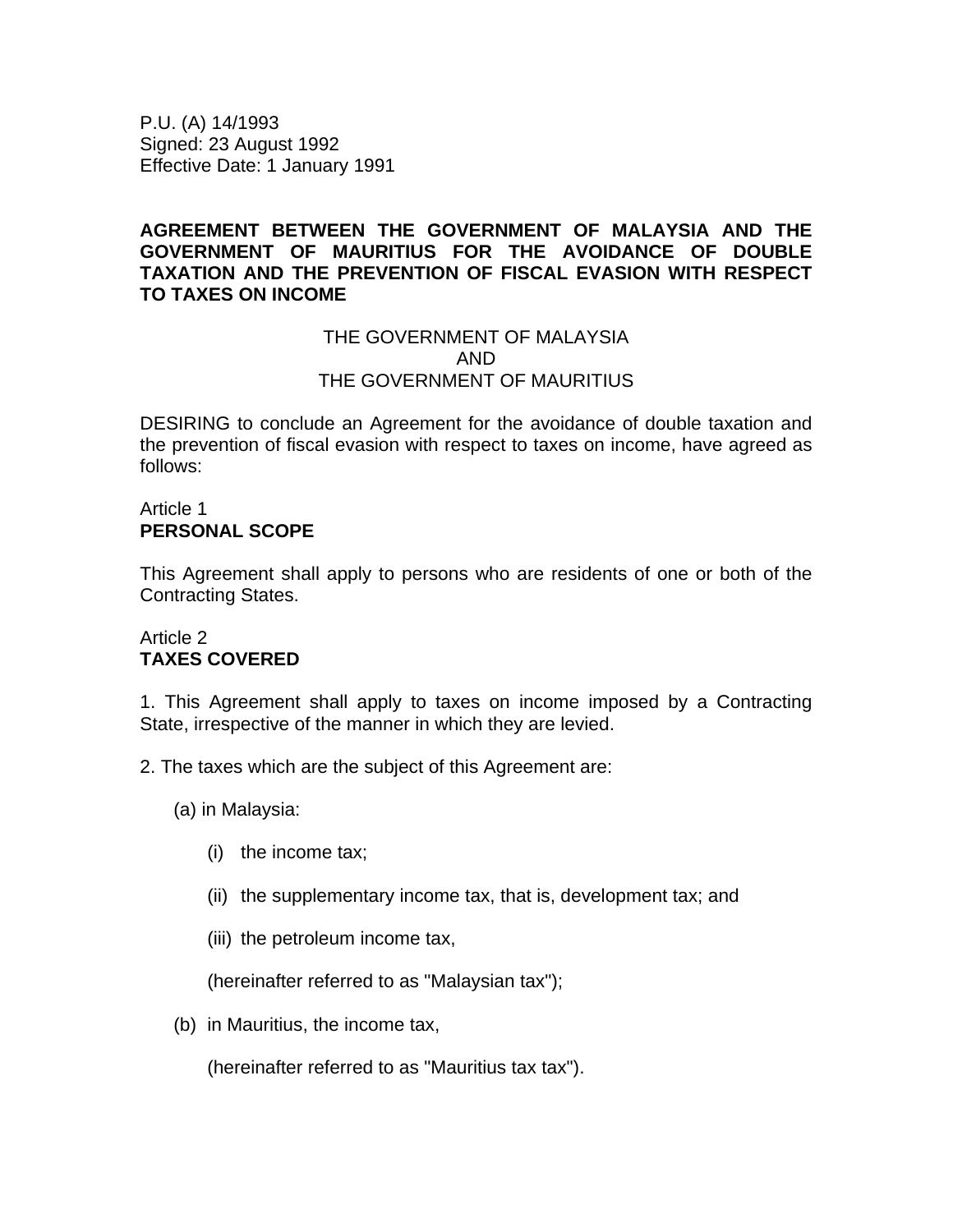3. The Agreement shall also apply to any identical or substantially similar taxes on income which are imposed after the date of signature of this Agreement in addition to, or in place of, the existing taxes. The competent authorities of the Contracting States shall notify each other of important changes which have been made in their respective taxation laws.

## Article 3 **GENERAL DEFINITIONS**

1. In this Agreement, unless the context otherwise requires:

- (a) the term "Malaysia" means the territories of the Federation of Malaysia, the territorial waters of Malaysia and the sea-bed and subsoil of the territorial waters, and includes any area extending beyond the limits of the territorial waters of Malaysia, and the seabed and subsoil of any such area, which has been or may hereafter be designated under the laws of Malaysia as in accordance with international law as an area over which Malaysia has sovereign rights for the purposes of exploring and exploiting the natural resources, whether living or non-living;
- (b) the term "Mauritius" means all the territories, including all the islands, which, in accordance with the laws of Mauritius, constitute the State of Mauritius and includes:
	- (i) the territorial sea of Mauritius; and
	- (ii) any area outside the territorial sea of Mauritius which in accordance with international law has been or may hereafter be designated, under the laws of Mauritius relating to the Continental Shelf, as an area within which the rights of Mauritius with respect to the sea bed and sub-soil and their natural resources may be exercised;
- (c) the terms "a Contracting State" and "the other Contracting State" mean Malaysia or Mauritius as the context requires;
- (d) the term "person" includes an individual, a company and any other body of persons which is treated as a person for tax purposes;
- (e) the term "company" means any body corporate or any entity which is treated as a body corporate for tax purposes;
- (f) the terms "enterprise of a Contracting State" and "enterprise of the other Contracting State" mean respectively an enterprise carried on by a resident of a Contracting State and an enterprise carried on by a resident of the other Contracting State;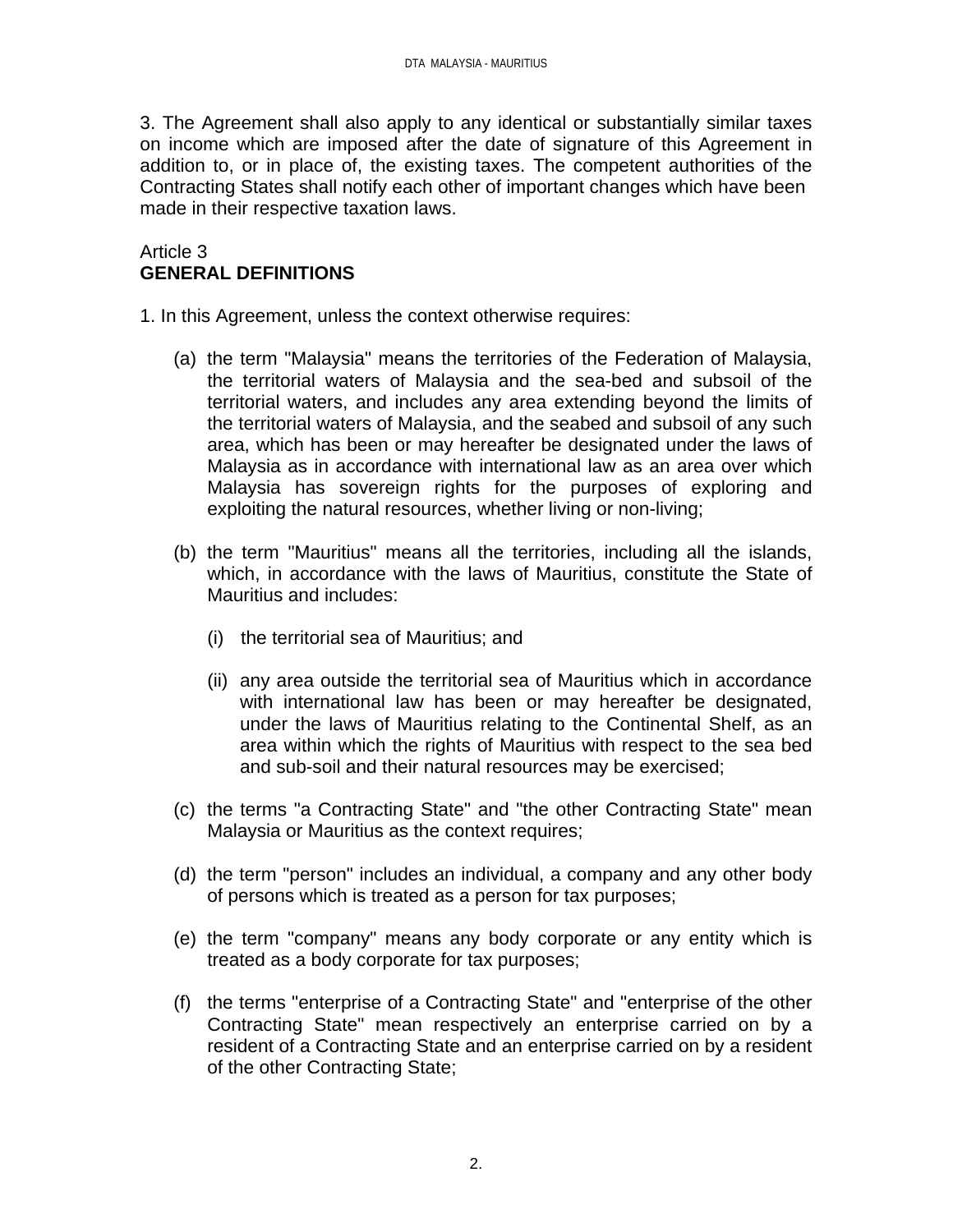- (g) the term "tax" means Malaysian tax or Mauritius tax, as the context requires;
- (h) the term "national" means:
	- (i) any individual possessing the nationality or citizenship of a Contracting State;
	- (ii) any legal person, partnership, association and any other entity deriving its status as such from the laws in force in a Contracting State;
- (i) the term "international traffic" means any transport by a ship or aircraft operated by an enterprise of a Contracting State, except when the ship or aircraft is operated solely between places in the other Contracting State;
- (j) the term "competent authority" means:
	- (i) in the case of Malaysia, the Minister of Finance or his authorised representative; and
	- (ii) in the case of Mauritius, the Minister of Finance or his authorized representative.

2. In the application of the Agreement by a Contracting State, any term not defined therein shall, unless the context otherwise requires, have the meaning which it has under the laws of that State concerning the taxes to which the Agreement applies.

### Article 4 **RESIDENT**

1. For the purposes of this Agreement, the term "resident of a Contracting State" means:

- (a) in the case of Malaysia, a person who is resident in Malaysia for the purposes of Malaysian tax; and
- (b) in the case of Mauritius, a person who is resident in Mauritius for the purposes of Mauritius tax.

However, the term "resident of a Contracting State" does not include any person who is liable to tax in that State in respect only of income from sources in that State.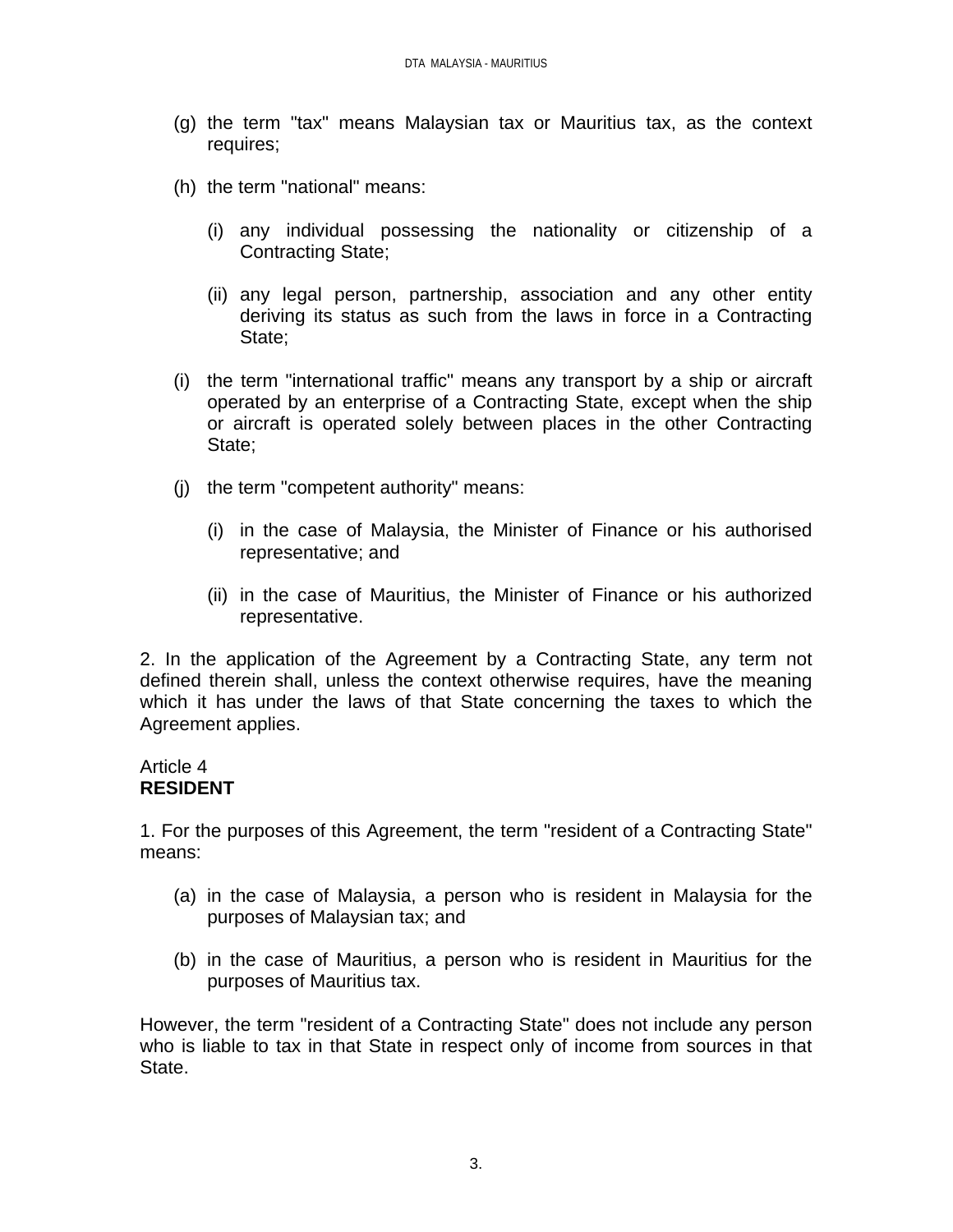2. Where by reason of the provisions of paragraph 1, an individual is a resident of both Contracting States, then his status shall be determined in accordance with the following rules:

- (a) he shall be deemed to be a resident of the Contracting State in which he has a permanent home available to him. If he has a permanent home available to him in both Contracting States, he shall be deemed to be a resident of the Contracting State with which his personal and economic relations are closer (centre of vital interests);
- (b) if the Contracting State in which he has his centre of vital interest cannot be determined, or if he has not a permanent home available to him in either Contracting State, he shall be deemed to be a resident of the Contracting State in which he has an habitual abode;
- (c) if he has an habitual abode in both Contracting States or in neither of them, he shall be deemed to be a resident of the Contracting State of which he is a national;
- (d) if he is a national of both Contracting States or of neither of them, the competent authorities of the Contracting States shall settle the question by mutual agreement.

3. Where, by reason of the provisions of paragraph 1, a person other than an individual is a resident of both Contracting States, then it shall be deemed to be a resident of the Contracting State in which its place of effective management is situated.

## Article 5

# **PERMANENT ESTABLISHMENT**

1. For the purposes of this Agreement, the term "permanent establishment" means a fixed place of business through which the business of an enterprise is wholly or partly carried on.

2. The term "permanent establishment" shall include especially:

- (a) a place of management;
- (b) a branch;
- (c) an office;
- (d) a factory;
- (e) a workshop;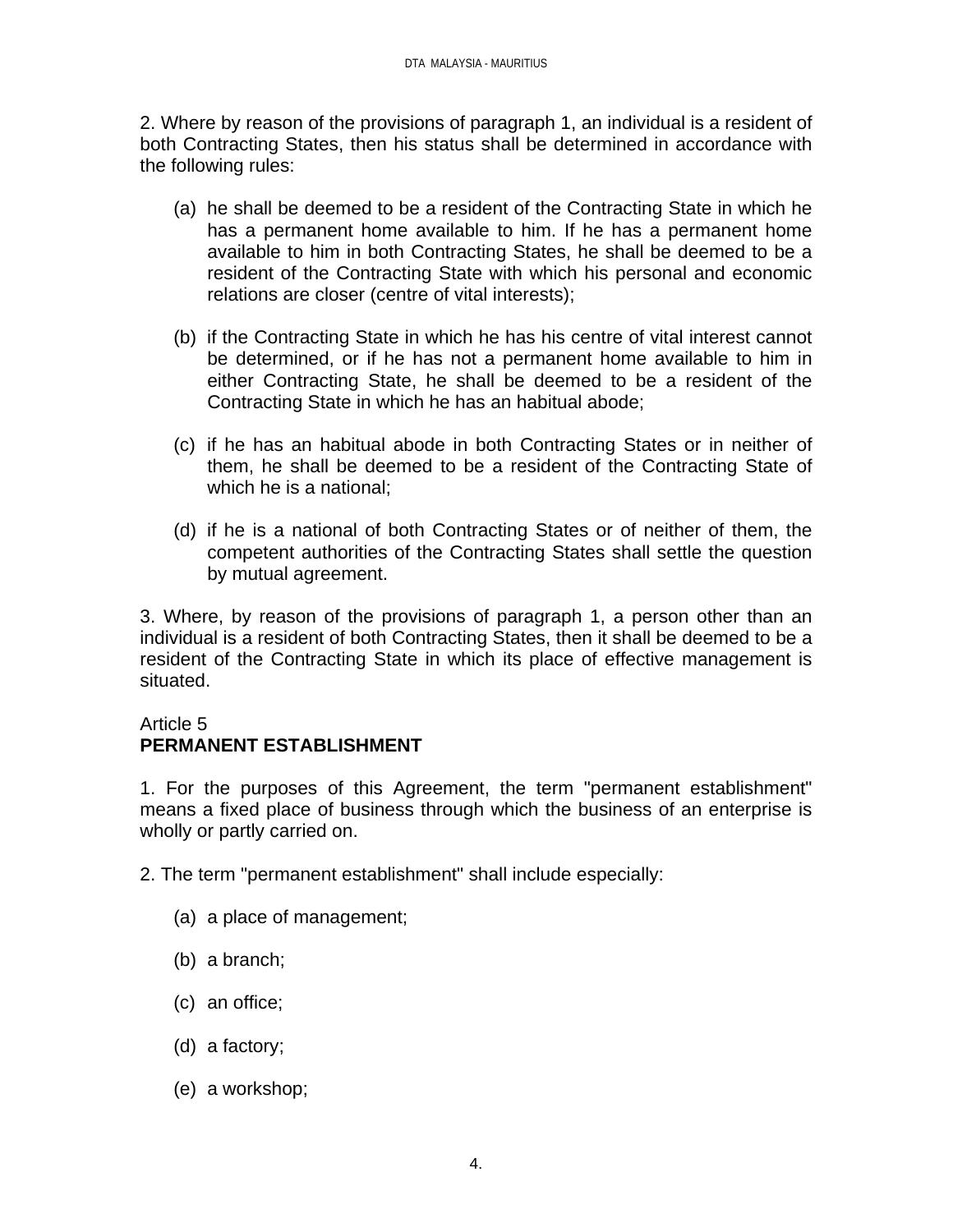- (f) a mine, an oil or gas well, a quarry or any other place of extraction of natural resources including timber or other forest produce;
- (g) a farm or plantation;
- (h) a building site, construction or installation or assembly project, or supervisory activities in connection therewith, constitutes a permanent establishment only if the site, project or activity lasts more than six months.

3. Notwithstanding the preceding provisions of this Article, the term "permanent establishment" shall be deemed not to include:

- (a) the use of facilities solely for the purpose of storage, display or delivery of goods or merchandise belonging to the enterprise;
- (b) the maintenance of stock of goods or merchandise belonging to the enterprise solely for the purpose of storage, display or delivery;
- (c) the maintenance of a stock of goods or merchandise belonging to the enterprise solely for the purpose of processing by another enterprise;
- (d) the maintenance of a fixed place of business solely for the purpose of purchasing goods or merchandise or of collecting information, for the enterprise;
- (e) the maintenance of a fixed place of business solely for the purpose of advertising, for the supply of information, for scientific research or for similar activities which have a preparatory or auxiliary character, for the enterprise;
- (f) the maintenance of a fixed place of business solely for any combination of activities mentioned in sub-paragraphs (a) to (e), subject to the overall activity of the fixed place of business resulting from this combination being of a preparatory or auxiliary character.

4. A person (other than a broker, general commission agent or any other agent of an independent status to whom paragraph 5 applies) acting in a Contracting State on behalf of an enterprise of the other Contracting State shall be deemed to be a permanent establishment in the first-mentioned State, if:

(a) he has, and habitually exercises in that first- mentioned State, an authority to conclude contracts in the name of the enterprise, unless his activities are limited to the purchase of goods or merchandise for the enterprise;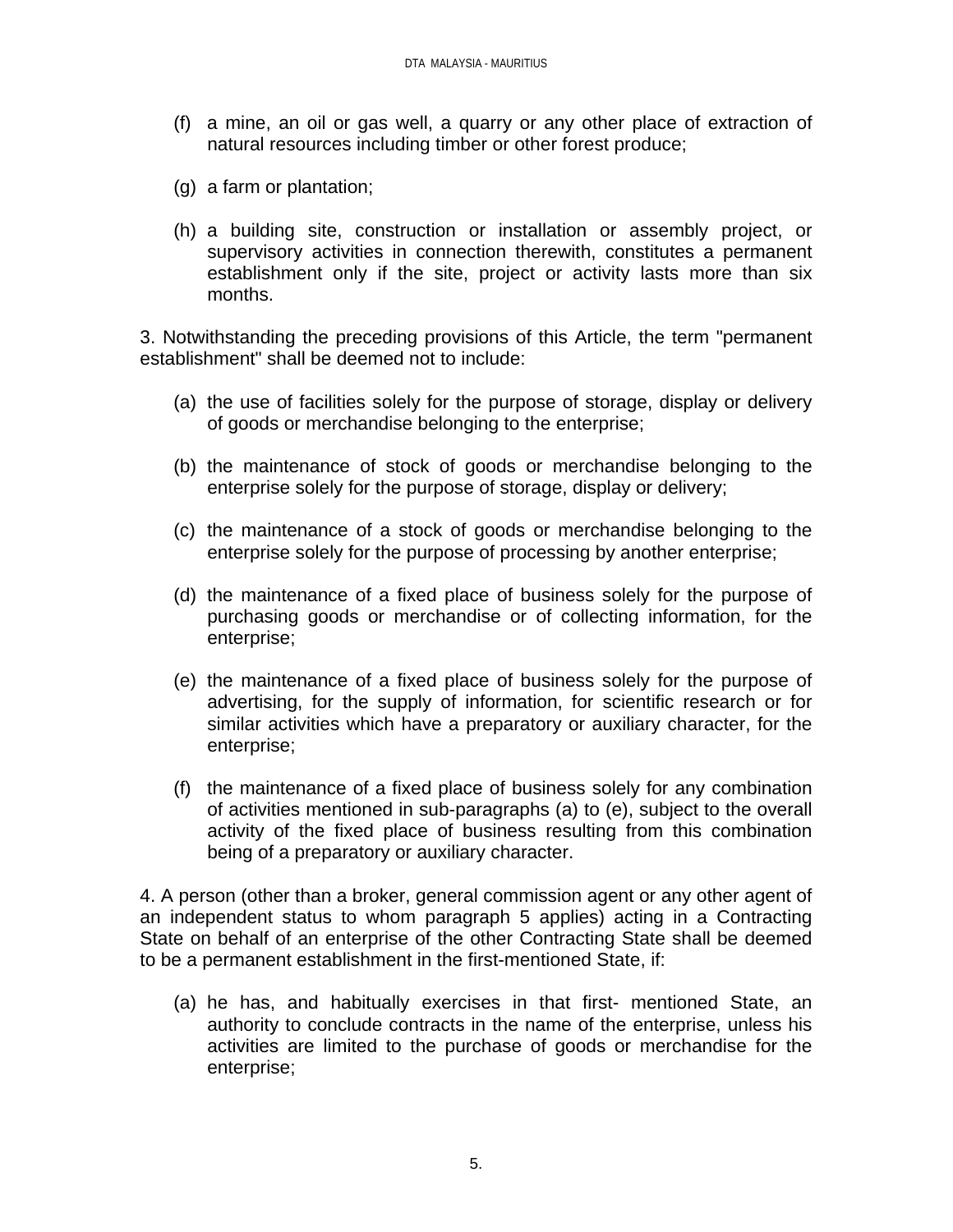- (b) he has no such authority, but habitually maintains in that firstmentioned State a stock of goods or merchandise belonging to the enterprise from which he regularly delivers goods or merchandise on behalf of the enterprise; or
- (c) he manufactures or processes in the first-mentioned State for the enterprise goods or merchandise belonging to the enterprise.

5. An enterprise of a Contracting State shall not he deemed to have a permanent establishment in the other Contracting State merely because it carries on business in that other State through a broker, general commission agent or any other agent of an independent status, where such persons are acting in the ordinary course of their business. An agent shall not be regarded as of an independent status if he acts exclusively or almost exclusively for the enterprise.

6. The fact that a company which is a resident of a Contracting State controls or is controlled by a company which is a resident of the other Contracting State, or which carries on business in that other State (whether through a permanent establishment or otherwise), shall not of itself constitute either company a permanent establishment of the other.

## Article 6 **INCOME FROM IMMOVABLE PROPERTY**

1. Income derived by a resident of a Contracting State from immovable property situated in the other Contracting State may be taxed in that other State.

2. For the purposes of this Agreement, the term "immovable property" shall be defined in accordance with the laws of the Contracting State in which the property in question is situated. The term shall in any case include property accessory to immovable property, livestock and equipment used in agriculture and forestry, rights to which the provisions of general law respecting landed property apply, usufruct of immovable property and rights to variable or fixed payments as consideration for the working of, or the right to work, mineral deposits, oil or gas wells, quarries and other places of extraction of natural resources including timber or other forest produce. Ships, boats and aircraft shall not be regarded as immovable property.

3. The provisions of paragraph 1 shall apply to income derived from the direct use, letting, or use in any other form of immovable property.

4. The provisions of paragraphs 1 and 3 shall also apply to the income from immovable property of an enterprise and to income from immovable property used for the performance of independent personal services.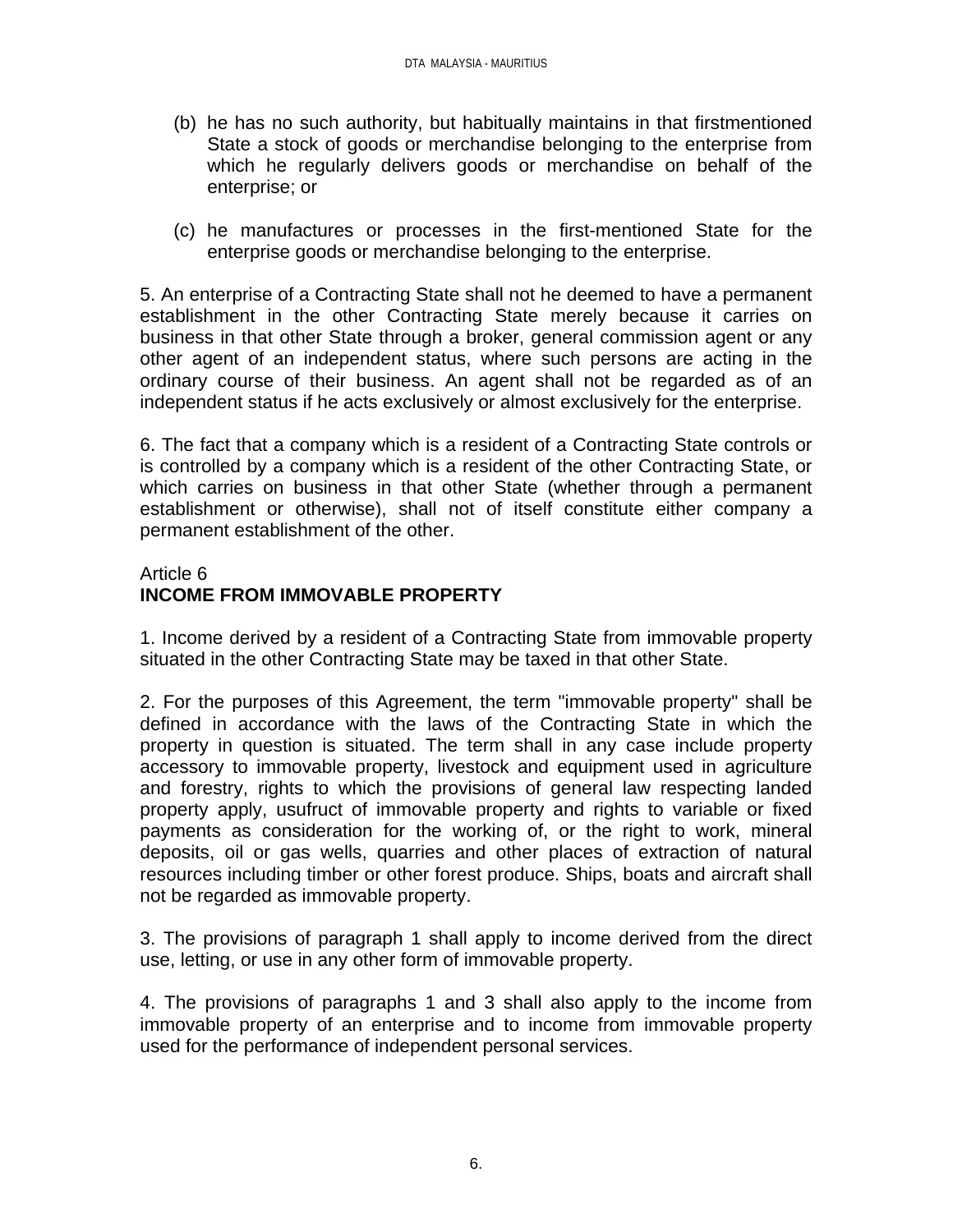### Article 7 **BUSINESS PROFITS**

1. The profits of an enterprise of a Contracting State shall be taxable only in that State unless the enterprise carries on business in the other Contracting State through a permanent establishment situated therein. If the enterprise carries on business as aforesaid, the profits of the enterprise may be taxed in the other State but only on so much thereof as is attributable to that permanent establishment.

2. Subject to the provisions of paragraph 3, where an enterprise of a Contracting State carries on business in the other Contracting State through a permanent establishment situated therein, there shall in each Contracting State be attributed to that permanent establishment the profits which it might be expected to make if it were a distinct and separate enterprise engaged in the same or similar activities under the same or similar conditions and dealing wholly independently with the enterprise of which it is a permanent establishment.

3. In determining the profits of a permanent establishment, there shall be allowed as deductions all expenses of the enterprise which are incurred for the purposes of the permanent establishment, including executive and general administrative expenses so incurred, whether in the Contracting State in which the permanent establishment is situated or elsewhere. However, no such deduction shall be allowed in respect of amounts, if any, paid (otherwise than towards reimbursement of actual expenses) by the permanent establishment to the head office of the enterprise or any of its other offices, by way of royalties, fees or other similar payments in return for the use of patents or other rights, or by way of commission for specific services performed or for management, or, except in the case of a banking enterprise, by way of interest on moneys lent to the permanent establishment. Likewise no account shall be taken, in determining the profits of a permanent establishment, of amounts charged (otherwise than towards reimbursement of the actual expenses), by the permanent establishment to the head office of the enterprise or any of its other offices, by way of royalties, fees or other similar payments in return for the use of patents or other rights, or y way of commission for specific services performed or for management, or, except in the case of a banking enterprise, by way of interest on moneys lent to the head office of the enterprise or any of its other offices.

4. Insofar as it has been customary in a Contracting State to determine the profits to be attributed to a permanent establishment on the basis of an apportionment of the total profits of the enterprise to its various parts, nothing in paragraph 2 of this Article shall preclude that Contracting State from determining the profits to be taxed by such an apportionment as may be customary, the method of apportionment adopted shall, however, be such that the result shall be in accordance with the principles contained in this Article.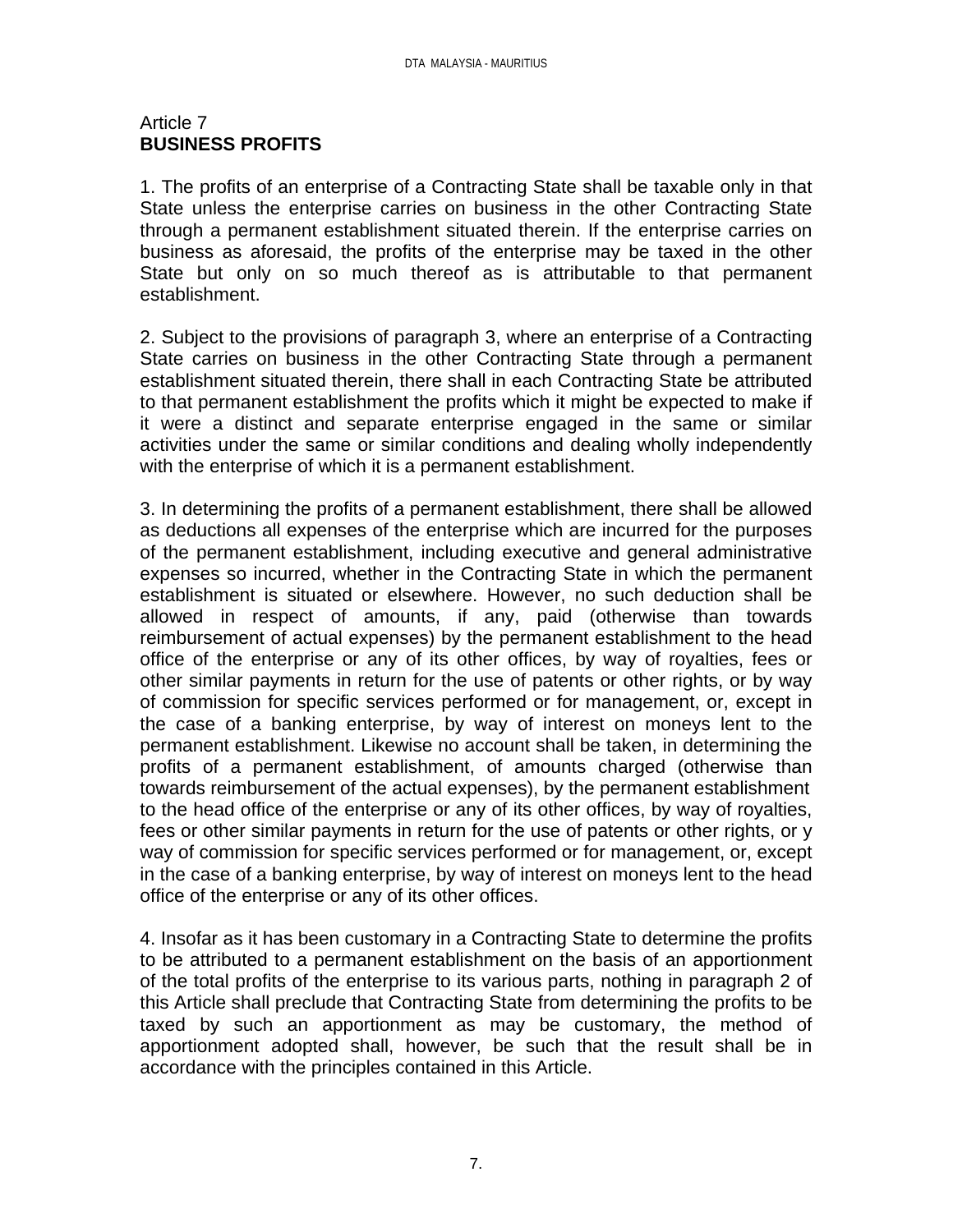5. No profits shall be attributed to a permanent establishment by reason of the mere purchase by that permanent establishment of goods or merchandise for the enterprise.

6. For the purposes of the preceding paragraphs, the profits to be attributed to the permanent establishment shall be determined by the same method year by year unless there is good and sufficient reason to the contrary.

7. Where profits include items of income which are dealt with separately in other Articles of this Agreement, then the provisions of those Articles shall not be affected by the provisions of this Article.

## Article 8 **SHIPPING AND AIR TRANSPORT**

1. Profits derived by an enterprise of a Contracting State from the operation of ships or aircraft in international traffic shall be taxable only in that State.

2. Paragraph 1 shall also apply to the share of the profits from the operation of ships or aircraft derived by a resident of a Contracting State through participation in a pool, a joint business or an international operating agency.

## Article 9 **ASSOCIATED ENTERPRISES**

Where --

(a) an enterprise of a Contracting State participates directly or indirectly in the management, control or capital of an enterprise of the other Contracting State, or

(b) the same persons participate directly or indirectly in the management, control or capital of an enterprise of a Contracting State and an enterprise of the other Contracting State, and in either case conditions are made or imposed between the two enterprises in their commercial or financial relations which differ from those which would be made between independent enterprises, then any profits which would, but for those conditions, have accrued to one of the enterprises, but, by reason of those conditions, have not so accrued, may be included in the profits of that enterprise and taxed accordingly.

## Article 10 **DIVIDENDS**

1. Dividends paid by a company which is a resident of a Contracting State to a resident of the other Contracting State may be taxed in that other State.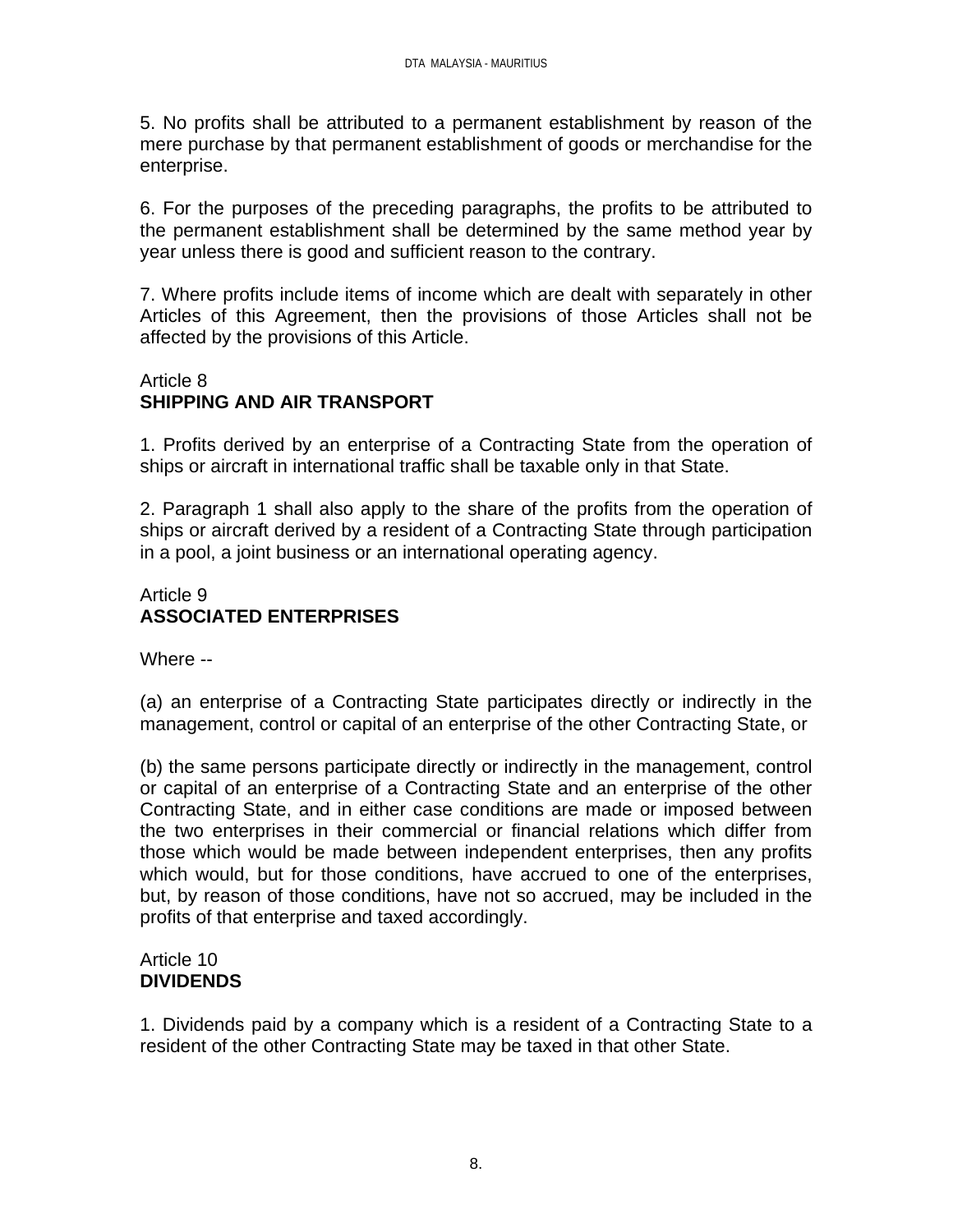2. However, such dividends may also be taxed in the Contracting State of which the company paying the dividends is a resident and according to the laws of that State, but if the recipient is the beneficial owner of the dividends, the tax so charged shall not exceed:

- (a) five per cent of the gross amount of the dividends if the beneficial owner is a company (other than a partnership) which controls, directly or indirectly at least ten per cent of the voting power in the company paying the dividends;
- (b) fifteen per cent of the gross amount of the dividends in all other cases.

This paragraph shall not affect the taxation of the company in respect of the profits out of which the dividends are paid.

3. Dividends paid by a company which is a resident of Malaysia to a resident of Mauritius who is the beneficial owner thereof shall be exempt from any tax in Malaysia which is chargeable on dividends in addition to the tax chargeable in respect of the income of the company. Nothing in this paragraph shall affect the provisions of the Malaysian law under which the tax in respect of a dividend paid by a company which is a resident of Malaysia from which Malaysian tax has been, or has been deemed to be, deducted may be adjusted by reference to the rate of tax appropriate to the Malaysian year of assessment immediately following that in which the dividend was paid.

4. The term "dividends" as used in this Article means income from shares or other rights, not being debt-claims, participating in profits, as well as income from other corporate rights which is subjected to the same taxation treatment as income from shares by the laws of the State of which the company making the distribution is a resident.

5. The provisions of paragraphs 1, 2 and 3 shall not apply if the beneficial owner of the dividends, being a resident of a Contracting State, carries on business in the other Contracting State, of which the company paying the dividends is a resident, through a permanent establishment situated therein, and the holding in respect of which the dividends are paid is effectively connected with such permanent establishment. In such a case, the provisions of Article 7 shall apply.

6. Where a company which is a resident of a Contracting State derives income or profits from the other Contracting State, that other State may not impose any tax on the dividends paid by the company to persons who are not residents of that other State, or subject the company's undistributed profits to a tax on undistributed profits, even if the dividends paid or the undistributed profits consist wholly or partly of income or profits arising in such other State.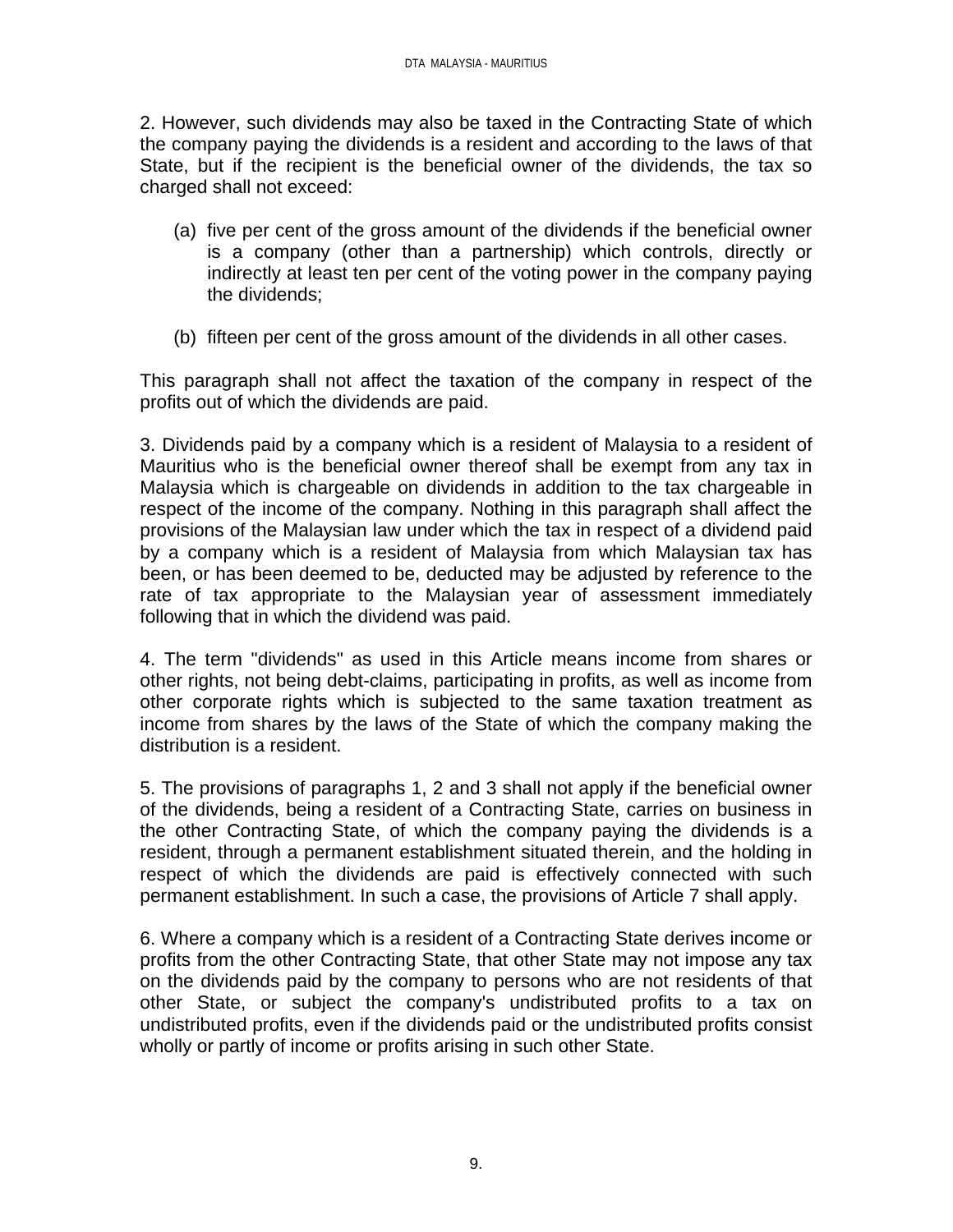#### Article 11 **INTEREST**

1. Interest arising in a Contracting State and paid to a resident of the other Contracting State may be taxed in that other State.

2. However, such interest may be taxed in the Contracting State in which it arises, and according to the laws of that State, but if the recipient is the beneficial owner of the interest, the tax so charged shall not exceed fifteen percent of the gross amount of the interest.

3. Notwithstanding the provisions of paragraph 2, interest to which a resident of Mauritius is beneficially entitled shall be exempt from Malaysian tax if the loan or other indebtedness in respect of which the interest is paid is an approved loan as defined in section 2(1) of the Income Tax Act, 1967 of Malaysia

4. Notwithstanding the provisions of paragraphs 2 and 3, the Government of a Contracting State shall be exempt from tax in the other Contracting State in respect of interest derived by the Government from that other State.

5. For the purposes of paragraph 4, the term "Government":

- (a) in the case of Malaysia means the Government of Malaysia and shall include:
	- (i) the governments of the States;
	- (ii) the local authorities;
	- (iii) the statutory bodies;
	- (iv) the Bank Negara Malaysia; and
	- (v) such institutions, the capital of which is wholly owned by the Government of Malaysia, or the governments of the States, or the local authorities or the statutory body thereof, as may be agreed upon from time to time between the competent authorities of the Contracting States;
- (b) in the case of Mauritius means the Government of Mauritius and shall include:
	- (i) the local authorities;
	- (ii) the statutory bodies;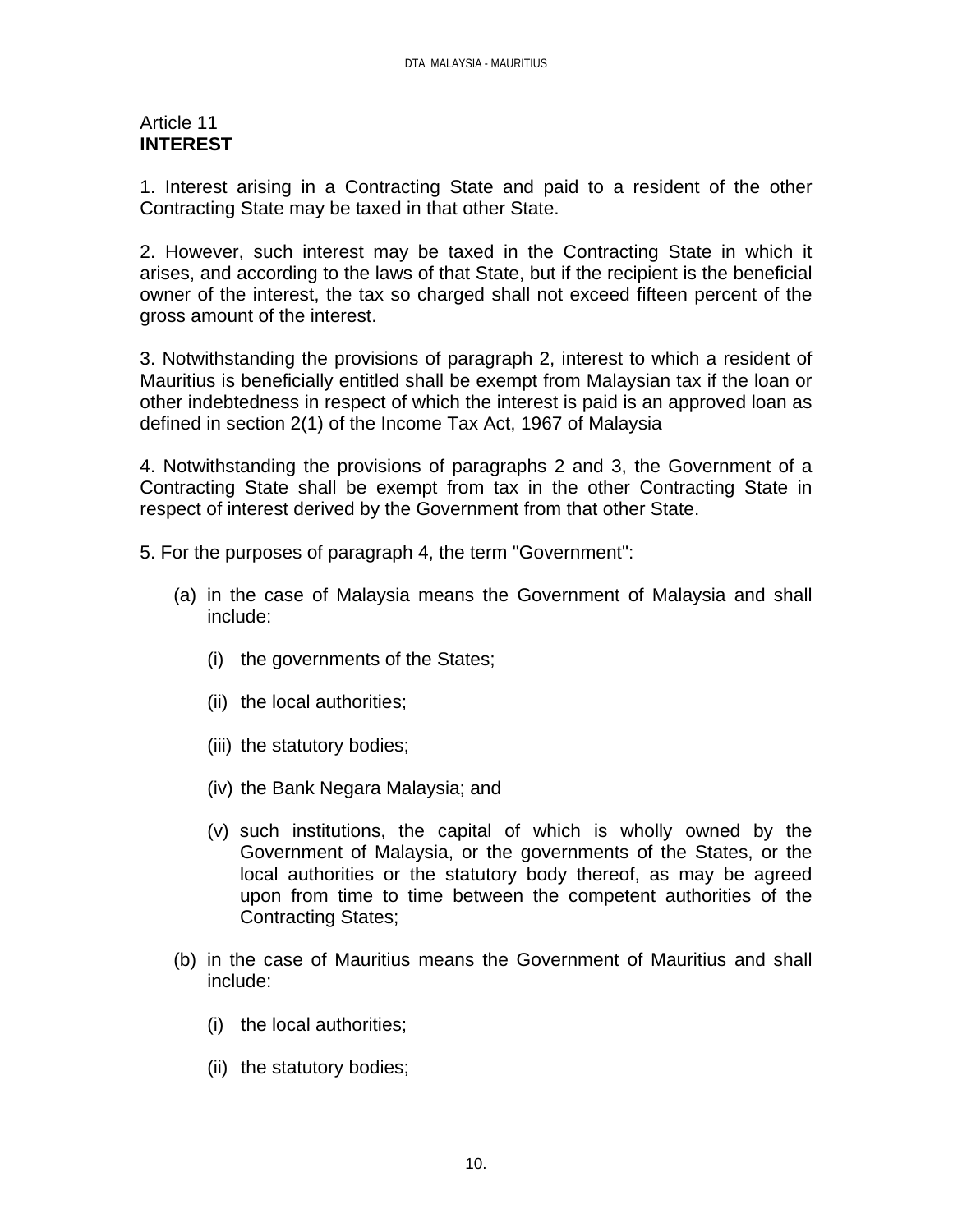- (iii) the Bank of Mauritius; and
- (iv) such institutions, the capital of which is wholly owned by the Government of Mauritius, or the local authorities or the statutory body thereof, as may be agreed upon from time to time between the competent authorities of the Contracting States.

6. The term "interest" as used in this Article means income from debt-claims of every kind, whether or not secured by mortgage, and whether or not carrying a right to participate in the debtor's profits, and in particular, income from government securities and income from bonds or debentures.

7. The provisions of paragraphs 1, 2 and 3 shall not apply if the beneficial owner of the interest, being a resident of a Contracting State, carries on business in the other Contracting State in which the interest arises, through a permanent establishment situated therein, and the debt-claim in respect of which the interest is paid is effectively connected with such permanent establishment. In such a case, the provisions of Article 7 shall apply.

8. Interest shall be deemed to arise in a Contracting State when the payer is that State itself, a political subdivision, a local authority or a statutory body thereof, or a resident of that State. Where, however, the person paying the interest, whether he is a resident of a Contracting State or not, has in a Contracting State a permanent establishment in connection with which the indebtedness on which the interest is paid was incurred, and such interest is borne by such permanent establishment, then such interest shall be deemed to arise in the State in which the permanent establishment is situated.

9. Where, by reason of a special relationship between the payer and the beneficial owner or between both of them and some other person, the amount of the interest paid, having regard to the debt- claim for which it is paid, exceeds the amount which would have been agreed upon by the payer and the beneficial owner in the absence of such relationship, the provisions of this Article shall apply only to the last-mentioned amount. In such case, the excess part of the payments shall remain taxable according to the laws of each Contracting State, due regard being had to the other provisions of this Agreement.

## Article 12 **ROYALTIES**

1. Royalties arising in a Contracting State and paid to a resident of the other Contracting State may be taxed in that other State.

2. However, such royalties may also be taxed in the Contracting State in which they arise, and according to the laws of that State, but if the recipient is the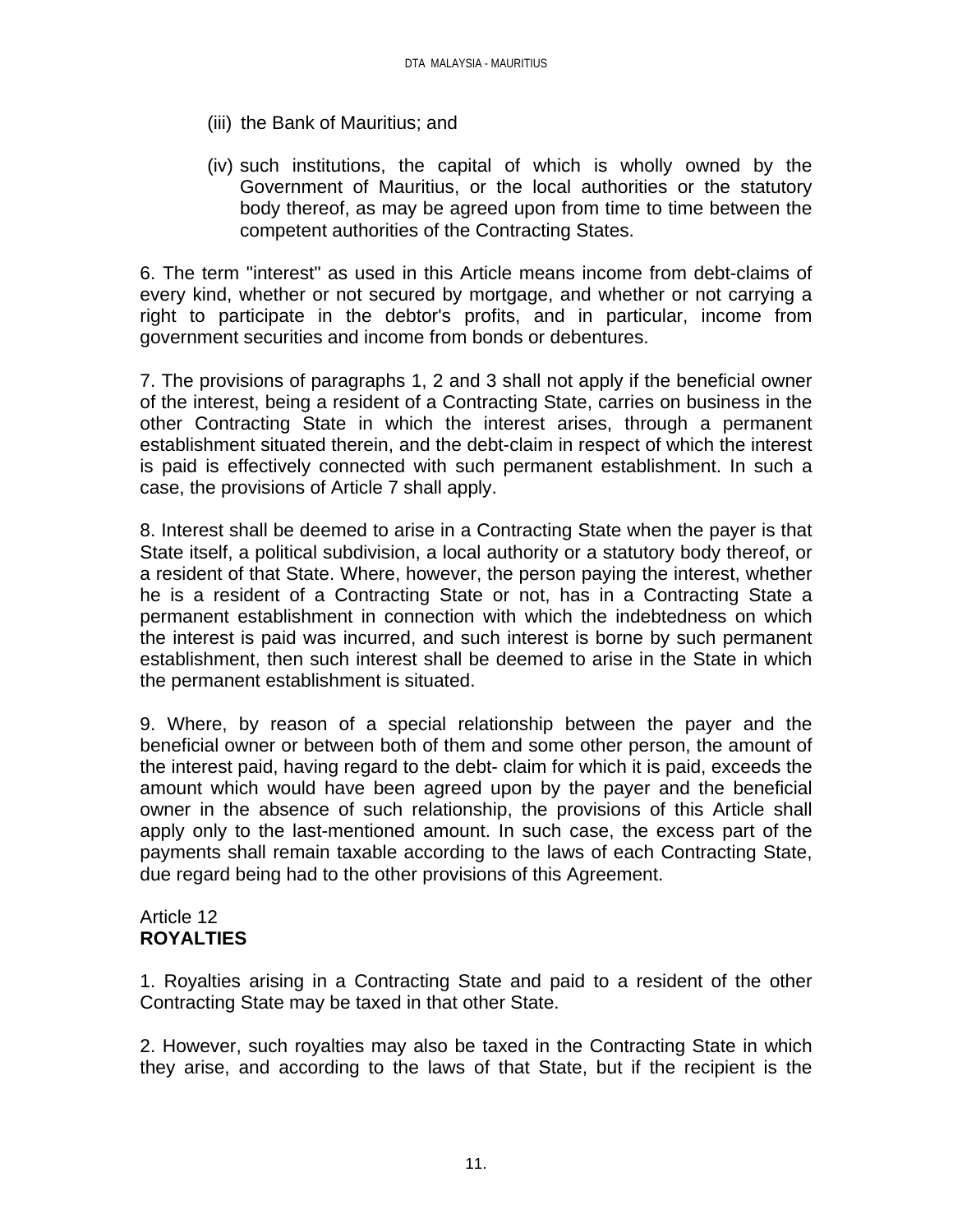beneficial owner of the royalties, the tax so charged shall not exceed fifteen per cent of the gross amount of the royalties.

3. The term "royalties" as used in this Article means payments of any kind received as a consideration for:

- (a) the use of, or the right to use, any patent, trade mark, design or model, plan, secret formula or process, or any copyright or scientific work, or for the use of, or the right to use, industrial, commercial, or scientific equipment, or for information concerning industrial, commercial or scientific experience;
- (b) the use of, or the right to use, cinematograph films, or tapes for radio or television broadcasting, any copyright of literary or artistic work.

4. The provisions of paragraphs 1 and 2 shall not apply if the beneficial owner of the royalties, being a resident of a Contracting State, carries on business in the other Contracting State in which the royalties arise through a permanent establishment situated therein, and the right or property in respect of which the royalties are paid is effectively connected with such permanent establishment. In such a case, the provisions of Article 7 shall apply.

5. Royalties shall be deemed to arise in a Contracting State when the payer is that State itself, a political subdivision, a local authority or a statutory body thereof, or a resident of that State. Where, however, the person paying such royalties, whether he is a resident of a Contracting State or not, has in a Contracting State a permanent establishment in connection with which the obligation to pay the royalties was incurred, and such royalties are borne by such permanent establishment, then such royalties shall be deemed to arise in the State in which the permanent establishment is situated.

6. Where, by reason of a special relationship between the payer and the beneficial owner or between both of them and some other person, the amount of the royalties paid, having regard to the use, right or information for which they are paid, exceeds the amount which would have been agreed upon by the payer and the beneficial owner in the absence of such relationship, the provisions of this Article shall apply only to the last-mentioned amount. In such a case, the excess part of the payments shall remain taxable according to the laws of each Contracting State, due regard being had to the other provisions of this Agreement.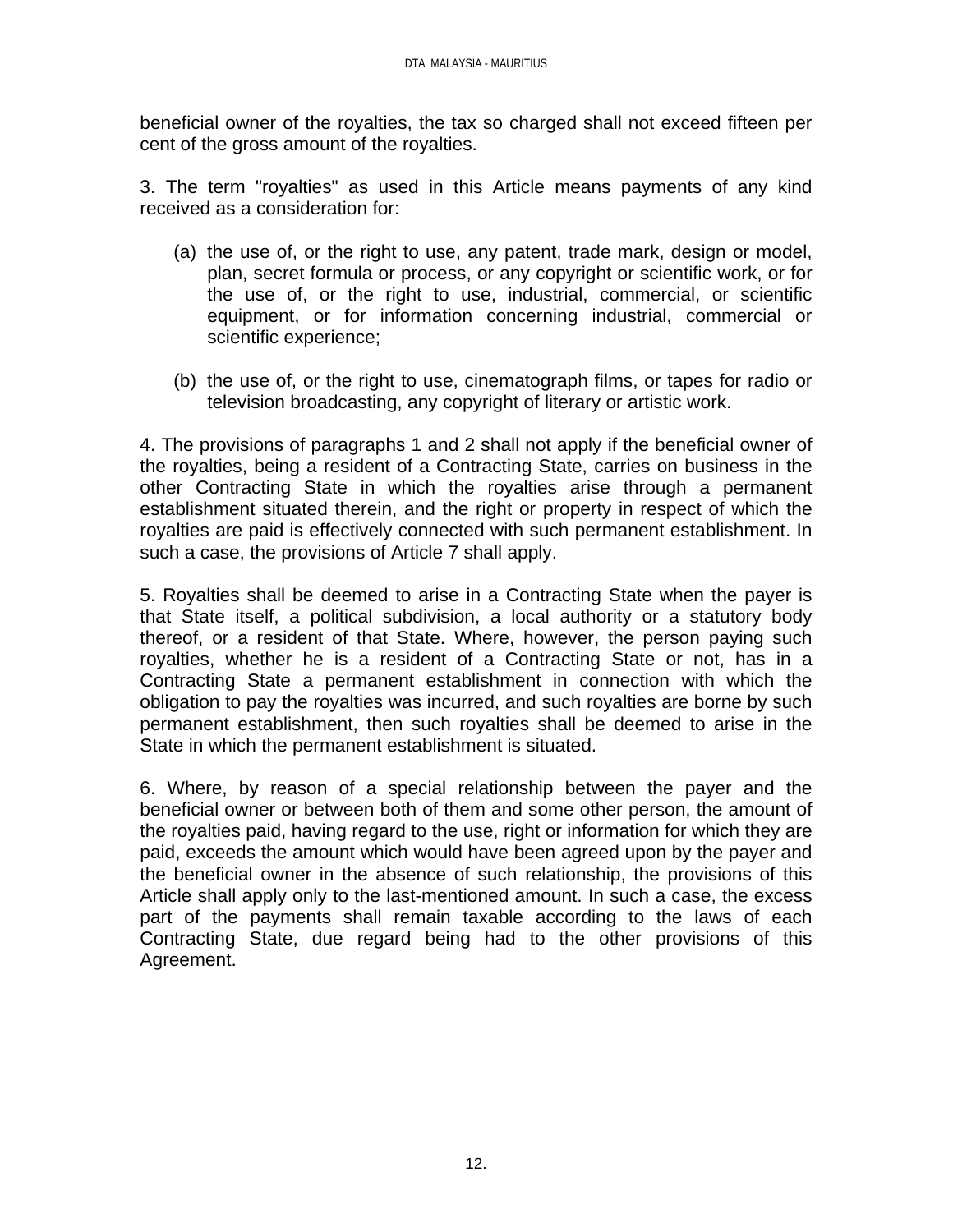## Article 13 **INCOME FROM THE ALIENATION OF PROPERTY**

1. Income from the alienation of immovable property, as defined in paragraph 2 of Article 6, may be taxed in the Contracting State in which such property is situated.

2. Income from the alienation of movable property forming part of the business property of a permanent establishment which an enterprise of a Contracting State has in the other Contracting State or of movable property available to a resident of a Contracting State in the other Contracting State for the purpose of performing professional services, including such income from the alienation of such a permanent establishment (alone or together with the whole enterprise) may be taxed in that other State. However, income from the alienation of ships or aircraft operated by an enterprise of a Contracting State in international traffic and movable property pertaining to the operation of such ships or aircraft shall be taxable only in the State of which the enterprise is a resident.

3. Income from the alienation of any property or assets, other than those mentioned in paragraphs 1 and 2 of this Article, shall be taxable only in the Contracting State of which the alienator is a resident.

## Article 14 **PERSONAL SERVICES**

1. Subject to the provisions of Articles 15, 17, 18 and 19 remuneration derived by an individual who is a resident of a Contracting State in respect of an employment or a profession shall be taxable only in that State unless the employment or profession is exercised in the other Contracting State. If the employment or profession is so exercised, such income as is derived therefrom may be taxed in that other State.

2. Notwithstanding the provisions of paragraph 1 remuneration derived by an individual who is a resident of a Contracting State in respect of such employment or profession exercised in the other Contracting State shall be taxable only in the first-mentioned State if:

- (a) the individual is present in the other State for a period or periods not exceeding in the aggregate 183 days in the fiscal year concerned; and
- (b) the remuneration is paid by, or on behalf of, a person who is not a resident of the other State; and
- (c) The remuneration is not borne by a permanent establishment which the person paying the remuneration has in the other State.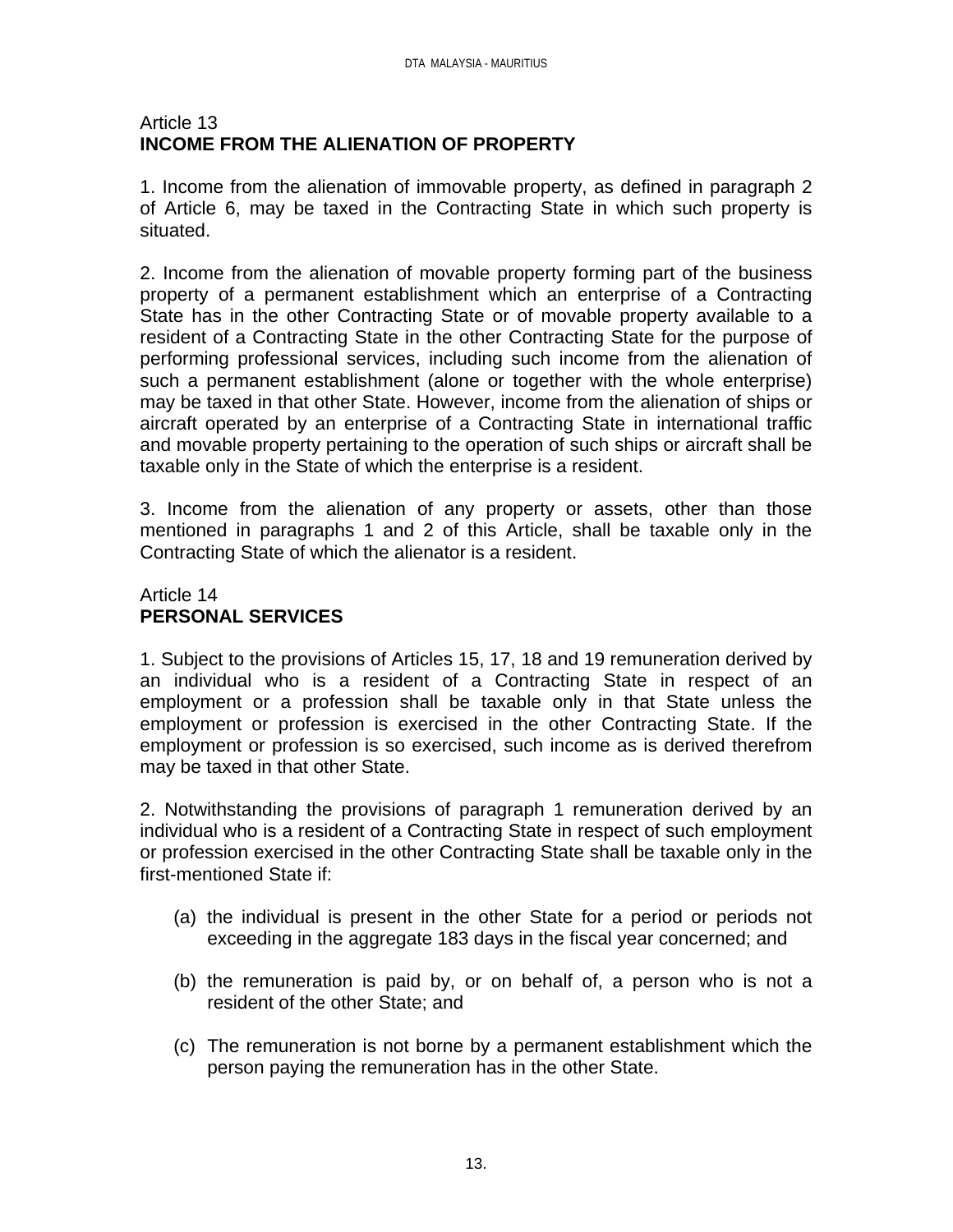3. Notwithstanding the provisions of paragraphs 1 and 2 remuneration in respect of an employment exercised aboard a ship or aircraft in international traffic operated by an enterprise of a Contracting State may be taxed in that Contracting State.

## Article 15 **DIRECTORS' FEES**

Directors' fees and other similar payments derived by a resident of a Contracting State in his capacity as a member of the board of directors of a company which is a resident of the other Contracting State, may be taxed in that other State.

## Article 16 **ARTISTES AND ATHLETES**

1. Notwithstanding the provisions of Article 14 income derived by a resident of a Contracting State as an entertainer, such as a theatre, motion picture, radio or television artiste, or a musician, or as an athlete, from his personal activities as such exercised in the other Contracting State, may be taxed in that other State. 2. Where income in respect of personal activities exercised by an entertainer or an athlete in his capacity as such accrues not to the entertainer or athlete himself but to another person, that income may, notwithstanding the provisions of Articles 7 and 14, be taxed in the Contracting State in which the activities of the entertainer or athlete are exercised.

3. The provisions of paragraphs 1 and 2 shall not apply to income derived from activities exercised in a Contracting State if the visit to that State is directly or indirectly supported wholly or substantially from the public funds of the other Contracting State, a political subdivision, a local authority or a statutory body thereof.

## Article 17 **PENSIONS AND ANNUITIES**

1. Subject to the provisions of paragraph 2 of Article 18, any pensions and other similar remuneration for past employment or any annuity arising in a Contracting State and paid to a resident of the other Contracting State shall be taxable only in that other State.

2. The term "annuity" includes a stated sum payable periodically at stated times, during life or during a specified or ascertainable period of time, under an obligation to make the payments in return for adequate and full consideration in money or money's worth.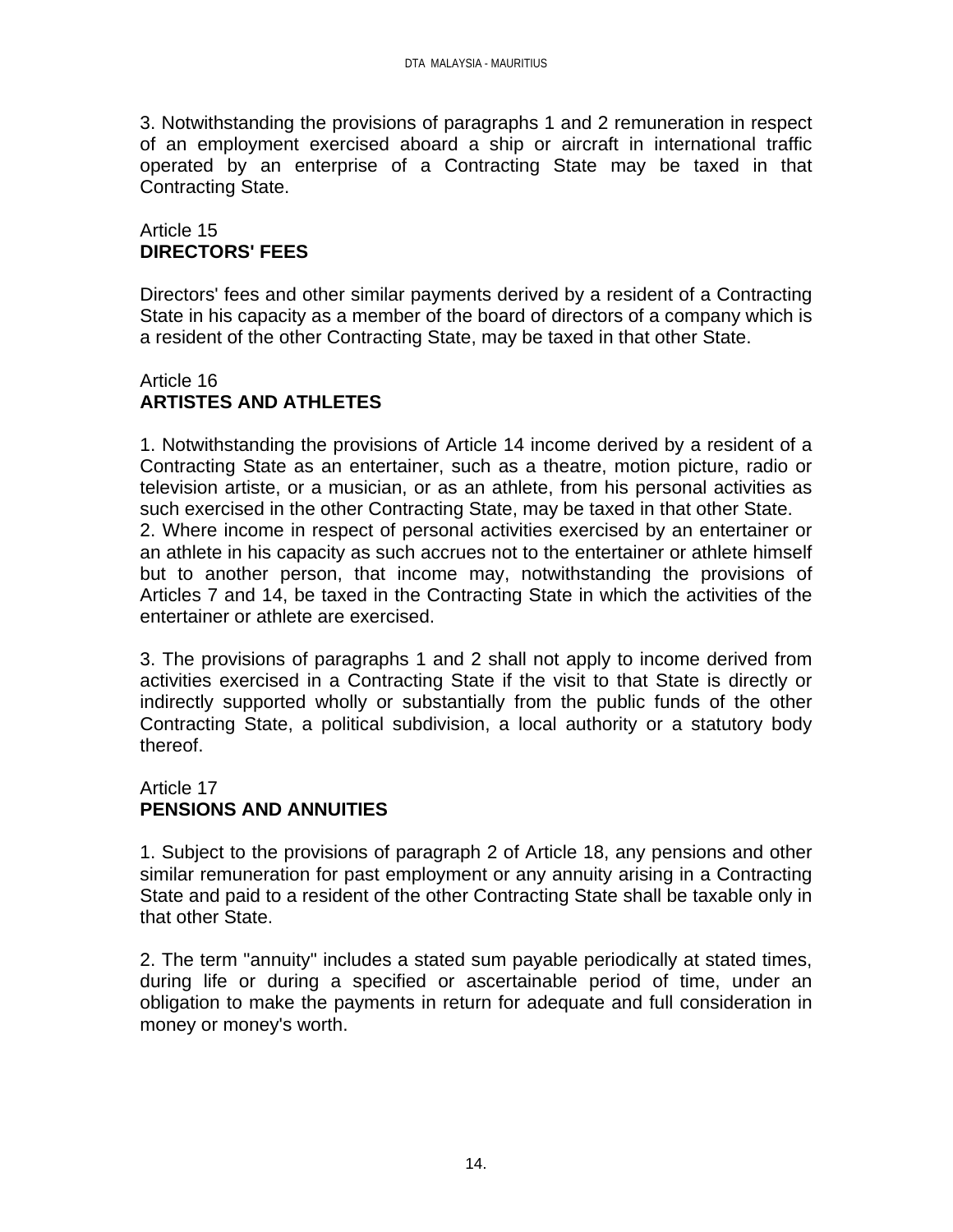### Article 18 **GOVERNMENT SERVICE**

1. (a) Remuneration, other than a pension, paid by or out of funds created by a Contracting State or a political subdivision or a local authority or a statutory body thereof to any individual in respect of services rendered to that State or political subdivision or local authority or statutory body thereof shall be taxable only in that State.

(b) However, such remuneration shall be taxable only in the other Contracting State if the services are rendered in that other State and the recipient is a resident of that other State who:

- (i) is a national of that State, or
- (ii) did not become a resident of that State solely for the purpose of performing the services.

2. Any pension paid by, or out of funds created by, a Contracting State, a political subdivision or a local authority or a statutory body thereof to any individual in respect of services rendered to that State, political subdivision, local authority or statutory body thereof shall be taxable only in that State.

3. The provisions of Articles 14, 15 and 17 shall apply to remuneration or pensions in respect of services rendered in connection with any trade or business carried on by a Contracting State, a political subdivision or a local authority or a statutory body thereof.

## Article 19

# **STUDENTS AND TRAINEES**

1. An individual who is or was a resident of a Contracting State immediately before making a visit to the other Contracting State and is temporarily present in the other State solely:

- (a) as a student at a recognised university, college, school or other similar recognised educational institution in that other State;
- (b) as a business or technical apprentice; or
- (c) as a recipient of a grant, allowance or award for the primary purpose of study, research or training from the government of either State or from a scientific, educational, religious or charitable organisation or under a technical assistance programme entered into by the Government of either State, shall be exempt from tax in that other State on: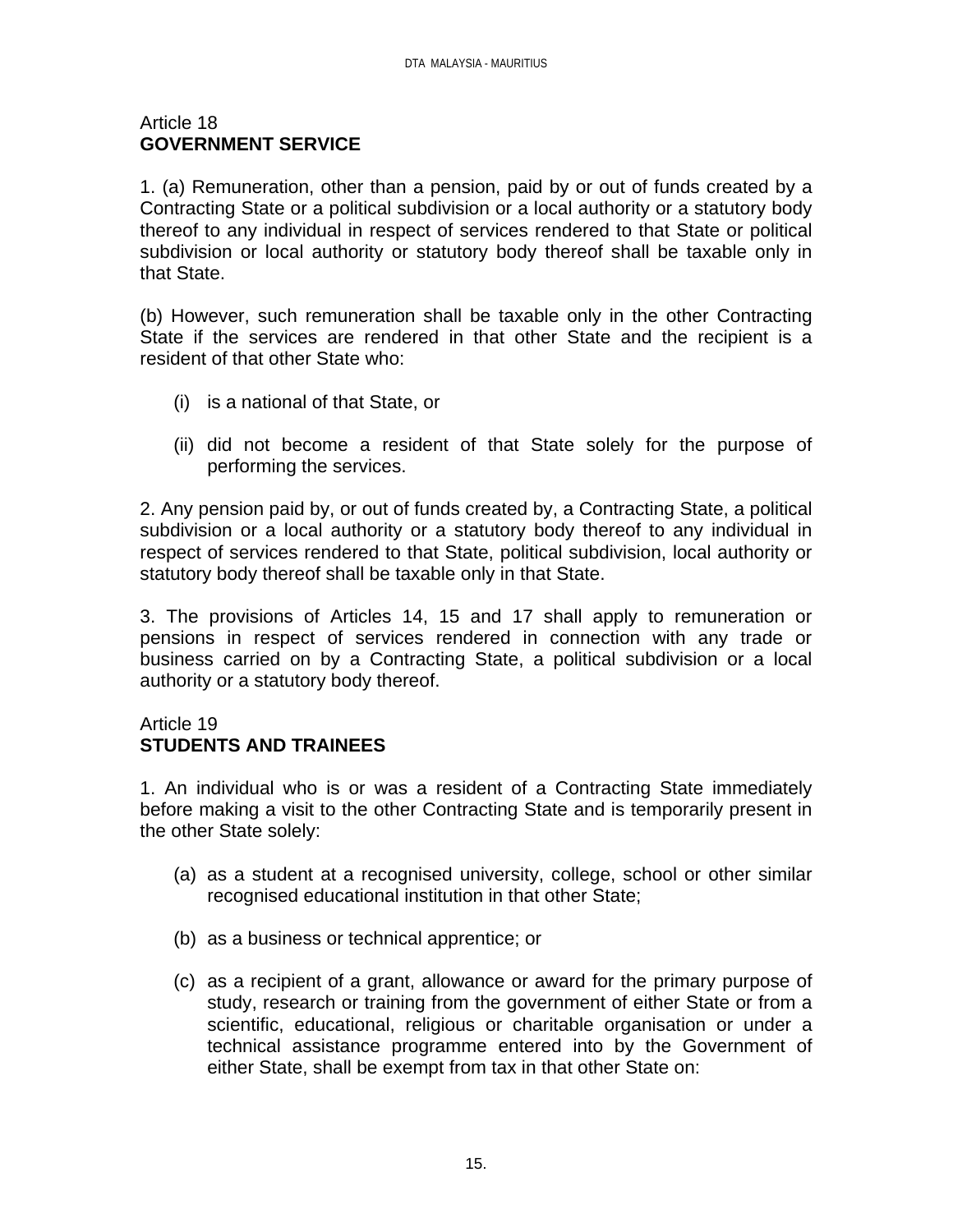- (i) all remittances from abroad for the purposes of his maintenance, education, study, research or training;
- (ii) the amount of such grant, allowance or award; and
- (iii) any remuneration not exceeding US 3,000 dollars per annum in respect of services in that other State provided the services are performed in connection with his study, research or training or are necessary for the purposes of his maintenance.

## Article 20

# **TEACHERS AND RESEARCHERS**

1. An individual who is a resident of a Contracting State immediately before making a visit to the other Contracting State, and who, at the invitation of any university, college or other similar educational institution, visits that other State for a period not exceeding two years in the aggregate or otherwise from the date of his first assumption of duty in that other State solely for the purpose of teaching or research or both at such educational institution shall be exempt from tax in that other State on any remuneration for such teaching or research which is subject to tax in the first-mentioned Contracting State.

2. This Article shall not apply to income from research if such research is undertaken primarily for the private benefit of a specific person or persons.

### Article 21 **INCOME NOT EXPRESSLY MENTIONED**

Items of income of a resident of a Contracting State which are not expressly mentioned in the foregoing Articles of this Agreement shall be taxable only in that Contracting State except that if such income is derived from sources in the other Contracting State, it may also be taxed in that other State.

#### Article 22 **ELIMINATION OF DOUBLE TAXATION**

1. Subject to the laws of Malaysia regarding the allowance as a credit against Malaysian tax of tax payable in any country other than Malaysia, Mauritius tax payable under the laws of Mauritius by a resident of Malaysia in respect of income derived from Mauritius shall be allowed as a credit against Malaysian tax payable in respect of that income. Where such income is a dividend paid by a company which is a resident of Mauritius to a company which is a resident of Malaysia and which owns not less than ten per cent of the voting shares of the company paying the dividend, the credit shall take into account the Mauritius tax payable by that company in respect of its income out of which the dividend is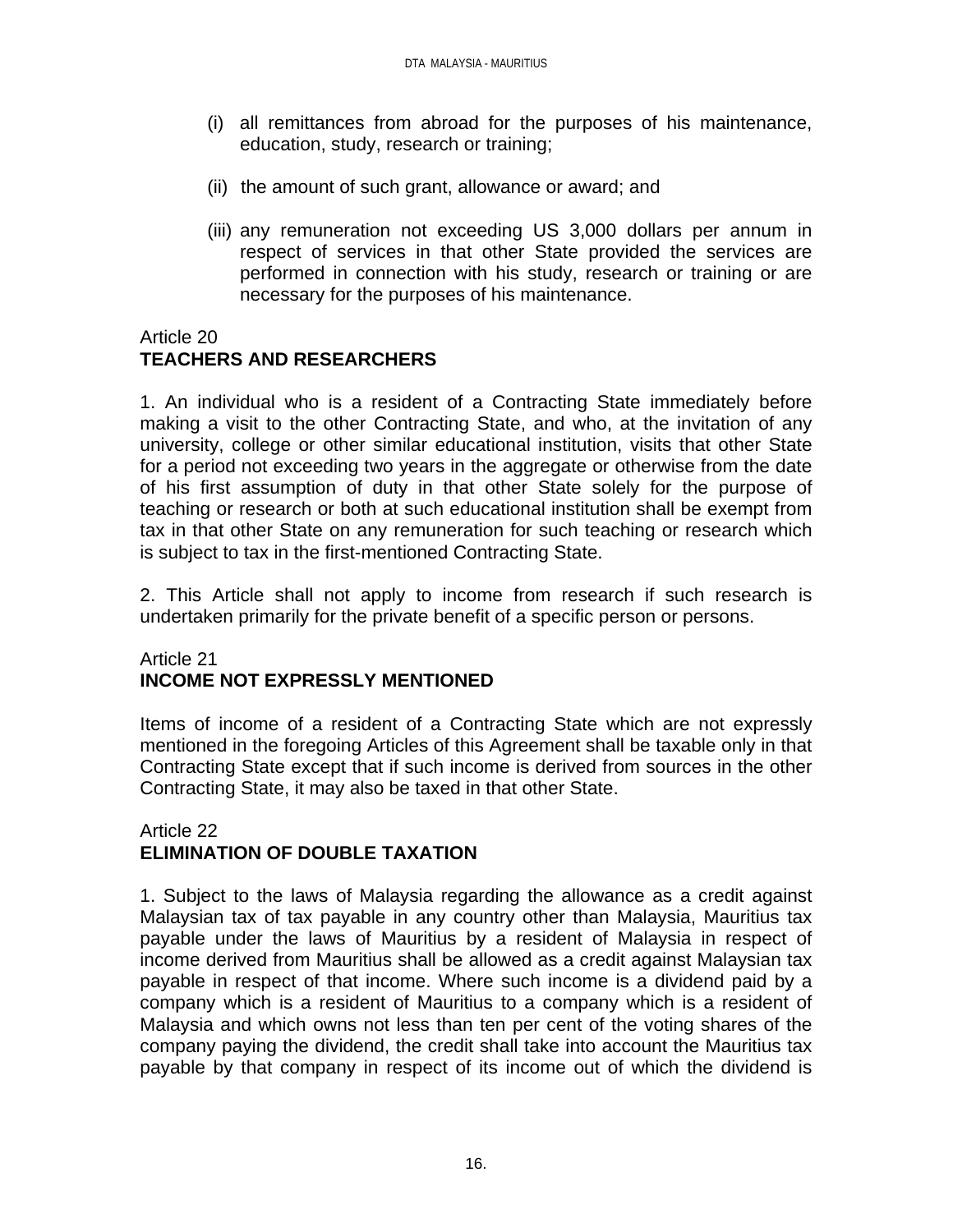paid. The credit shall not, however, exceed that part of the Malaysian tax, as computed before the credit is given, which is appropriate to such item of income.

2. For the purposes of paragraph 1 and subject to paragraph 3, the term "Mauritius tax payable" shall be deemed to include any amount which would have been payable as Mauritius tax for any year but for an exemption or reduction of tax granted for that year, or any part thereof, in accordance with this Agreement and under the laws of Mauritius in respect of incentives provided to an enterprise with a view to promoting economic development under or by virtue of any other law which may subsequently come into operation and agreed by the competent authorities of the Contracting States as having its main object the promotion of economic development.

3. Credit against Malaysian tax shall not be given by virtue of this paragraph in respect of income of an enterprise if the income arises in a period starting more than ten years after the exemption from, or reduction of, Mauritius tax was first granted to that enterprise in respect of that income.

4. In the case of Mauritius:

(a) Subject to the other sub-paragraphs of this paragraph and to the provisions of the laws of Mauritius regarding the allowance as a credit against Mauritius tax of tax payable in a territory outside Mauritius (which shall not affect the general principle hereof), where a resident of Mauritius derives profits, income or gains from sources within Malaysia and which, under the law of Malaysia and in accordance with the Agreement are taxable or may be taxed in Malaysia, whether directly or by deduction, Mauritius shall allow as a credit against any Mauritius tax computed by reference to the same profits, income or gains by reference to which Malaysian tax payable is computed.

(b) In the case of a dividend, the credit referred to in sub-paragraph (a) shall only take into account such tax in respect thereof as is additional to any tax payable in Malaysia by the company on the profits out of which the dividend is paid and is ultimately borne by the recipient of the dividend without any reference to any tax so payable.

(c) Where a company which is a resident of Malaysia pays a dividend to a company which is a resident of Mauritius and which controls directly or indirectly at least ten per cent of the voting power of the company paying the dividend, the credit shall take into account (in addition to any Malaysian tax for which credit may be allowed under the provisions of subparagraphs (a) and (b) of this paragraph) the Malaysian tax payable by the first-mentioned company in respect of the profits out of which such dividend is paid.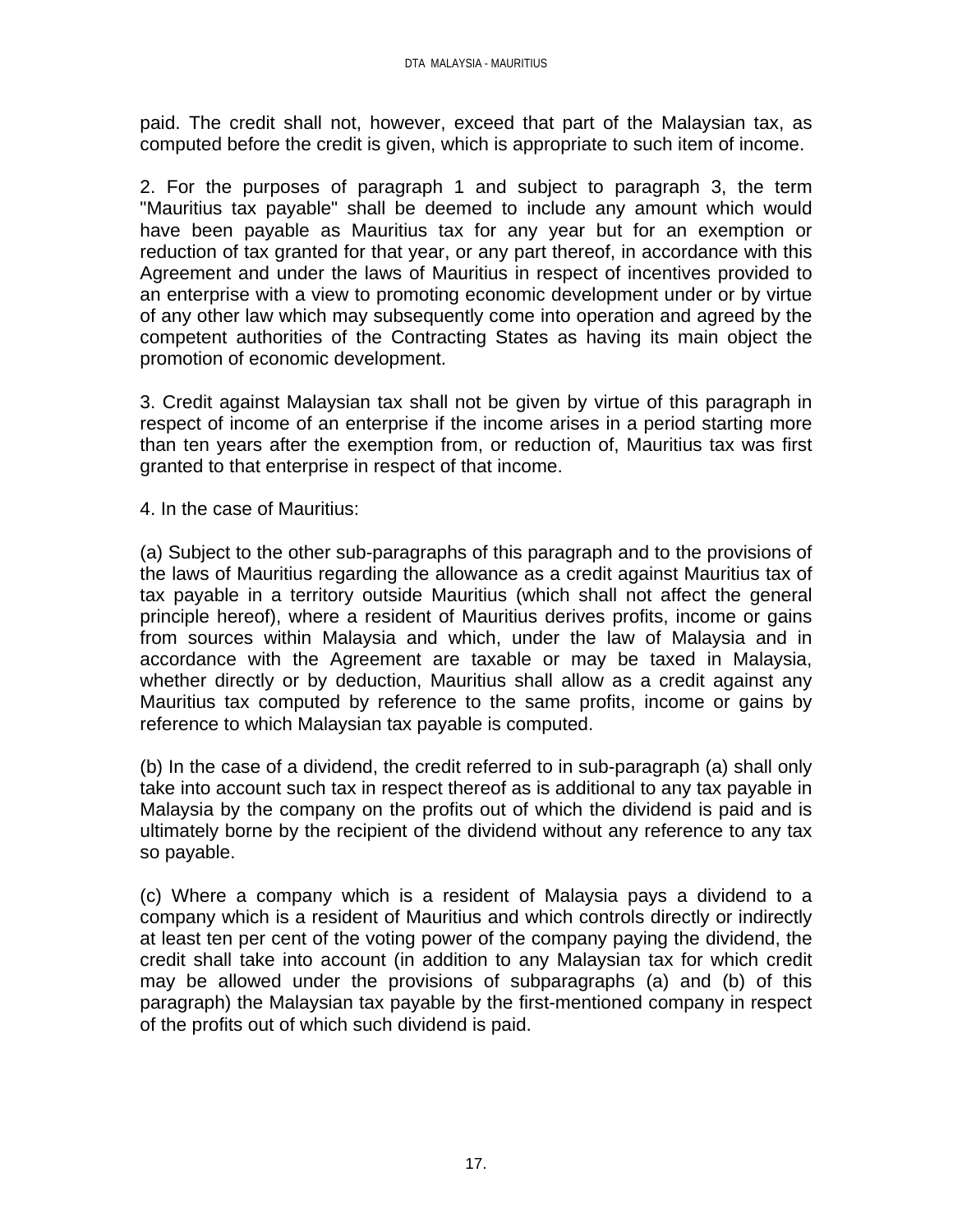(d) The credit under this paragraph shall not exceed that part of the Mauritius tax computed before the credit is allowed and which is appropriate to such item of income.

5. For the purposes of paragraph 4, the term "Malaysian tax payable" shall be deemed to include Malaysian tax which would, under the laws of Malaysia and in accordance with this Agreement, have been payable on any income derived from sources in Malaysia had the income not been taxed at a reduced rate or exempted from Malaysian tax in accordance with the provisions of this Agreement and

- (a) the special incentives under the Malaysian laws for the promotion of economic development of Malaysia or any other provisions which may subsequently be introduced in Malaysia in modification of, or in addition to, those laws so far as they are agreed by the competent authorities of the Contracting States to be of a substantially similar character; and
- (b) interest to which paragraph 3 of Article 11 applies had that interest not been exempted from Malaysian tax in accordance with that paragraph.

6. For the purposes of paragraph 4, where royalties derived by a resident of Mauritius are, as film rentals, subject to cinematograph film-hire duty in Malaysia, that duty shall be deemed to be Malaysian tax.

## Article 23 **MUTUAL AGREEMENT PROCEDURE**

1. Where a resident of a Contracting State considers that the actions of one or both of the Contracting States result or will result for him in taxation not in accordance with this Agreement, he may, notwithstanding the remedies provided by the taxation laws of those States, present his case to the competent authority of the State of which he is a resident. The case must be presented within three years from the first notification of the action resulting in taxation not in accordance with the provisions of the Agreement.

2. The competent authority shall endeavour, if the objection appears to it to be justified and if it is not itself able to arrive at an appropriate solution, to resolve the case by mutual agreement with the competent authority of the other Contracting State, with a view to the avoidance of taxation which is not in accordance with the Agreement.

3. The competent authorities of the Contracting States shall endeavour to resolve by mutual agreement any difficulties or doubts arising as to the interpretation or application of the Agreement. They may also consult together for the elimination of double taxation in cases not provided for in the Agreement.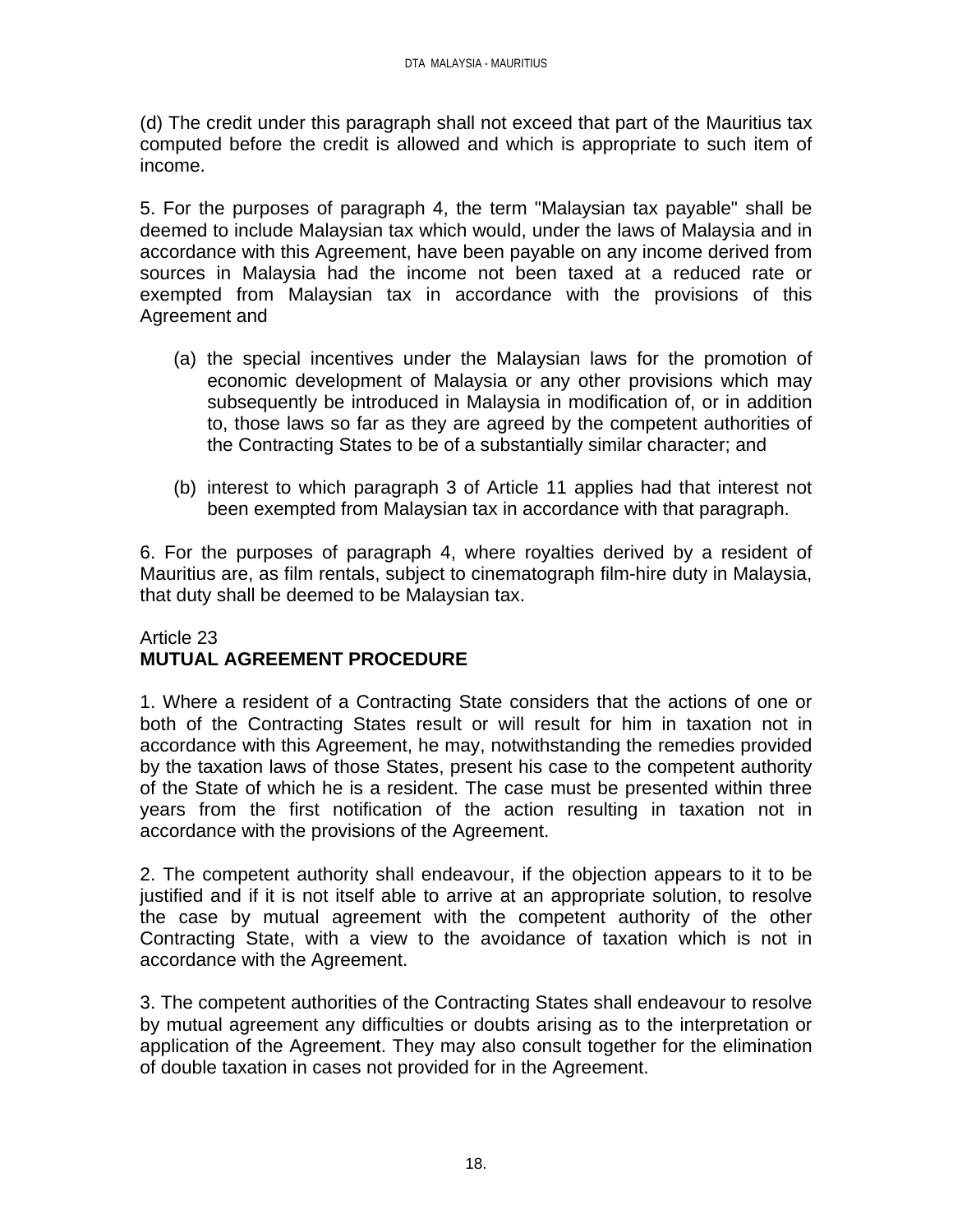4. The competent authorities of the Contracting States may communicate with each other directly for the purposes of reaching an agreement in the sense of the preceding paragraphs.

### Article 24 **EXCHANGE OF INFORMATION**

1. The competent authorities of the Contracting States shall exchange such information as is necessary for the carrying out of the provisions of this Agreement or for the prevention or detection of evasion or avoidance of taxes covered by this Agreement. Any information so exchanged shall be treated as secret and shall be disclosed only to persons or authorities (including a court or reviewing authority) concerned with the assessment, collection, enforcement or prosecution in respect of, or the determination of appeals in relation to, the taxes which are the subject of the Agreement.

2. In no case shall the provisions of paragraph 1 be construed so as to impose on a Contracting State the obligation:

- (a) to carry out administrative measures at variance with the laws or the administrative practice of that or of the other Contracting State;
- (b) to supply particulars which are not obtainable under the laws or in the normal course of the administration of that or of the other Contracting State;
- (c) to supply information which would disclose any trade, business, industrial, commercial or professional secret or trade process, or information the disclosure of which would be contrary to public policy.

### Article 25

## **DIPLOMATIC AND CONSULAR OFFICERS**

Nothing in this Agreement shall affect the fiscal privileges of diplomatic or consular officers under the general rules of international law or under the provisions of special agreements.

### Article 26 **ENTRY INTO FORCE**

1. This Agreement shall be ratified by the Governments of the Contracting States and the instruments of ratification shall be exchanged ( at ………………. ) as soon as possible.

2. This Agreement shall enter into force upon the exchange of the instruments of ratification and shall have effect: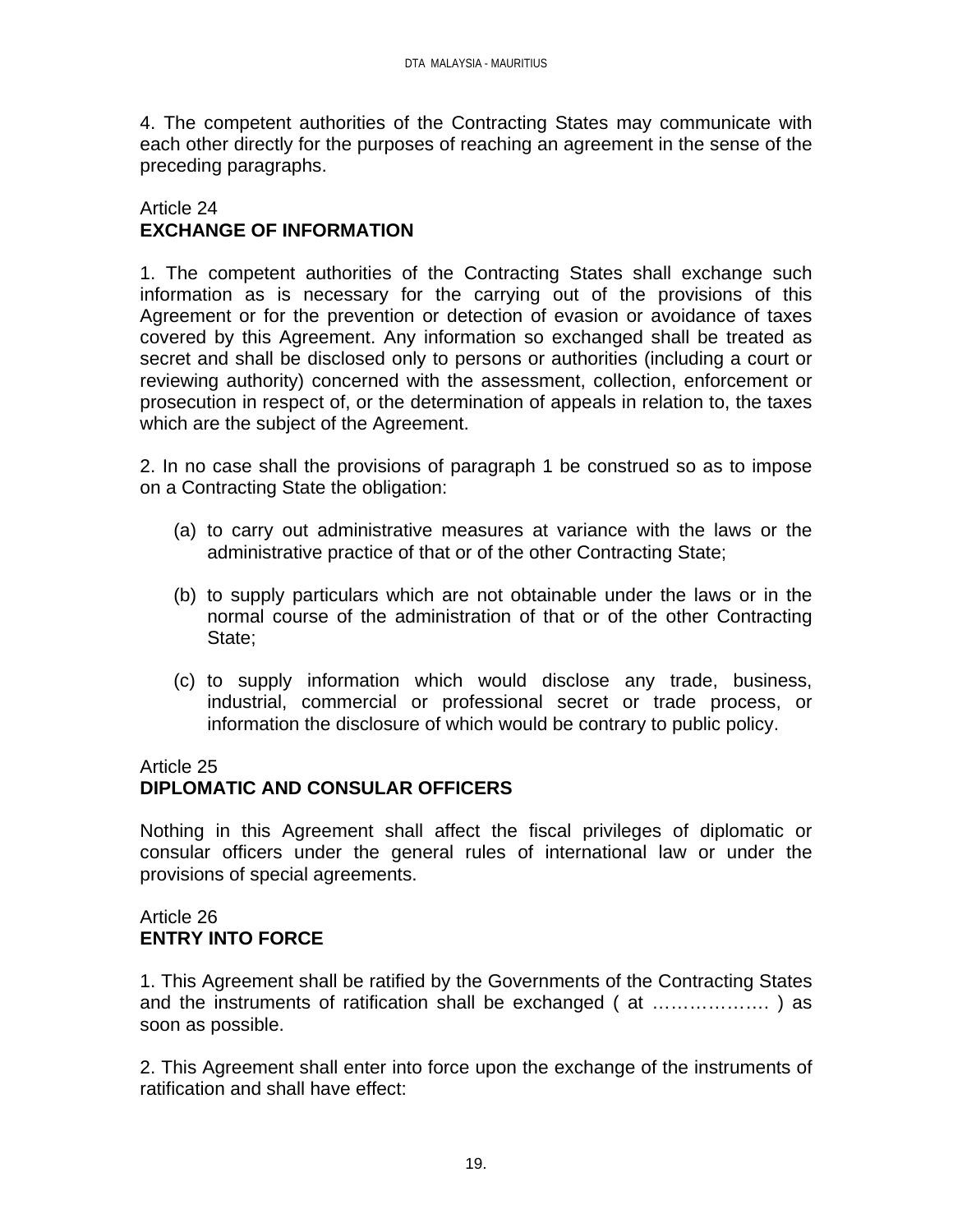(a) in Malaysia:

in respect of Malaysian tax for the year of assessment beginning on the first day of January 1991, and subsequent years of assessment;

(b) in Mauritius:

in respect of income tax for the year of assessment beginning on the first day of July 1991, and subsequent years of assessment.

## Article 27 **TERMINATION**

This Agreement shall remain in effect indefinitely, but either Contracting State may terminate the Agreement, through diplomatic channels, by giving to the other Contracting State written notice of termination on or before June 30th in any calendar year after the year 1997. In such an event the Agreement shall cease to have effect:

(a) in Malaysia:

in respect of Malaysian tax for year of assessment beginning on or after 1 January in the calendar year next following that in which the notice is given;

(b) in Mauritius:

in respect of income tax for any year of assessment beginning on or after 1 July in the calendar year next following that in which the notice is given.

IN WITNESS whereof the undersigned, duly authorised thereto, by their respective Governments, have signed this Agreement.

DONE in duplicate at Kuala Lumpur this 23rd day of August one thousand nine hundred and ninety two, each in Bahasa Malaysia and the English language, the two texts being equally authoritative. In the event of there being a dispute in the interpretation and the application of this Agreement, the English text shall prevail.